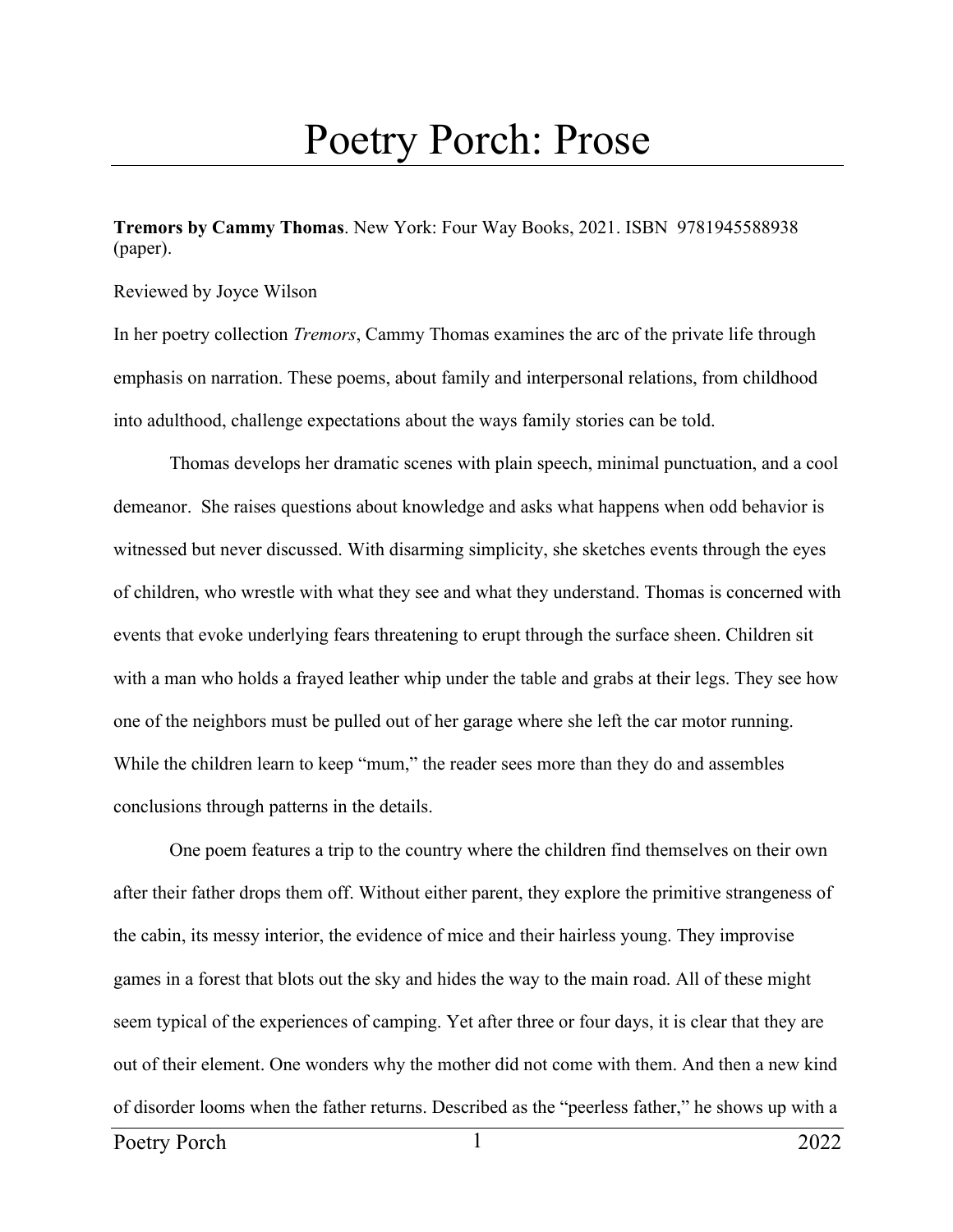"strange woman beside him" ("Fairy Tale," 17). The poem ends here, raising specters of abandonment, an anxiety frequently addressed in fairy tales.

Thomas employs the lament as a form of argument when she turns to the role of the wife. Instead of crafting an expression of grief after death, the speaker initiates a quarrel with God on behalf of the mother before she has died. It seems that she tried and always failed. In a petition, as if for another point of view, the narrator asks, why? Was their mother wrong? Was her failing that she didn't believe? Did she not deserve mercy, "her lone consolation the ice clink in her glass"? The encouragement to tell her own story might have helped. Suddenly, after years of withheld feelings, she demonstrates the capacity for the philosophical:

"I don't know them," she said at last of her children, "but I know I love them."

With this insight, she airs a buried perspective. The narrator takes an accusatory tone and asks if God is listening, and if He is, why:

Why spin her like a circus bear tethered before the crowd?

("Lamentation to Our Lord," 19)

Focusing on the mother as a woman failed by her culture, Thomas delivers a sharp rebuke. When every stage of a woman's life is plagued with humiliation and helplessness, why should she become an object of entertainment? As the narrator suggests that a woman without agency is the result cultural limitations, she also mourns the limitations of paternalistic Christianity.

In these poems about the family who has everything––financial comfort, security, and lineage––Thomas shows how the desire for permanence looms as a kind of farce. The mother takes up embroidery of her husband's family crest, often a demonstration of a woman's devotion.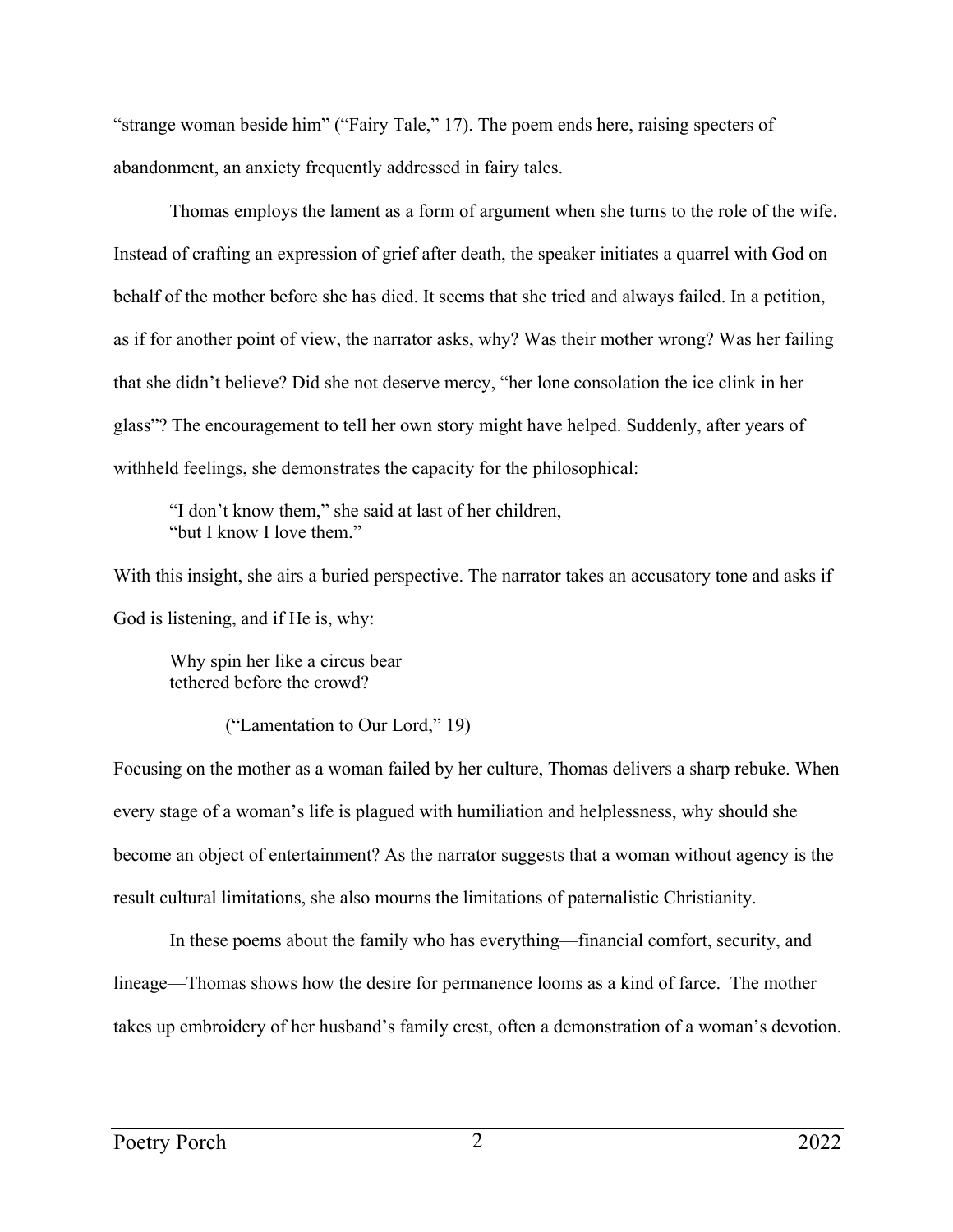Yet she keeps leaving the needlework behind in the taxi, where it is retrieved from the Lost and

Found after three telephone calls.

she remembers finding the right pillow then the light brown background that took six years

she's seen ravens pick at a dead dog in the road plumage unspoiled black heads glistening handsome birds glossy in the rain ready for blood

("Nothing Touches Me," 30-31)

These lines without punctuation seem suspended on the page. The father dismisses the loss, suggesting she can always start again. He does not seem to understand that her interest in the crest has to do with the symbolism caught in the cross-stitching, "ravens ready for blood." Suddenly her engagement with the handwork is revealed as her intentional act of subversion.

Instead of confidence and grace, the parents lash out through eccentricities, as if the pleasure they have denied themselves might be found through strange behavior. As soon as he realizes that one of his daughters, recently married without his blessing, has bought a house nearby, the father sees an opportunity for subtle revenge. He drives over every morning, signals his intentions with the bathrobe that he wears on his walk through the house to the pool, disrobes and swims naked ("Great White," 49-50). The daughter and her husband must warn weekend guests to stay inside until he is finished. He has seized the pool for himself. The bathrobe remains after his death, regarded by his survivors as a perplexing symbol of his domination. Thomas alternates plain and italicized print in lines that create a stream-of-consciousness evocation of memories.

for summer blue and white seersucker *my sister froze when she saw me in it*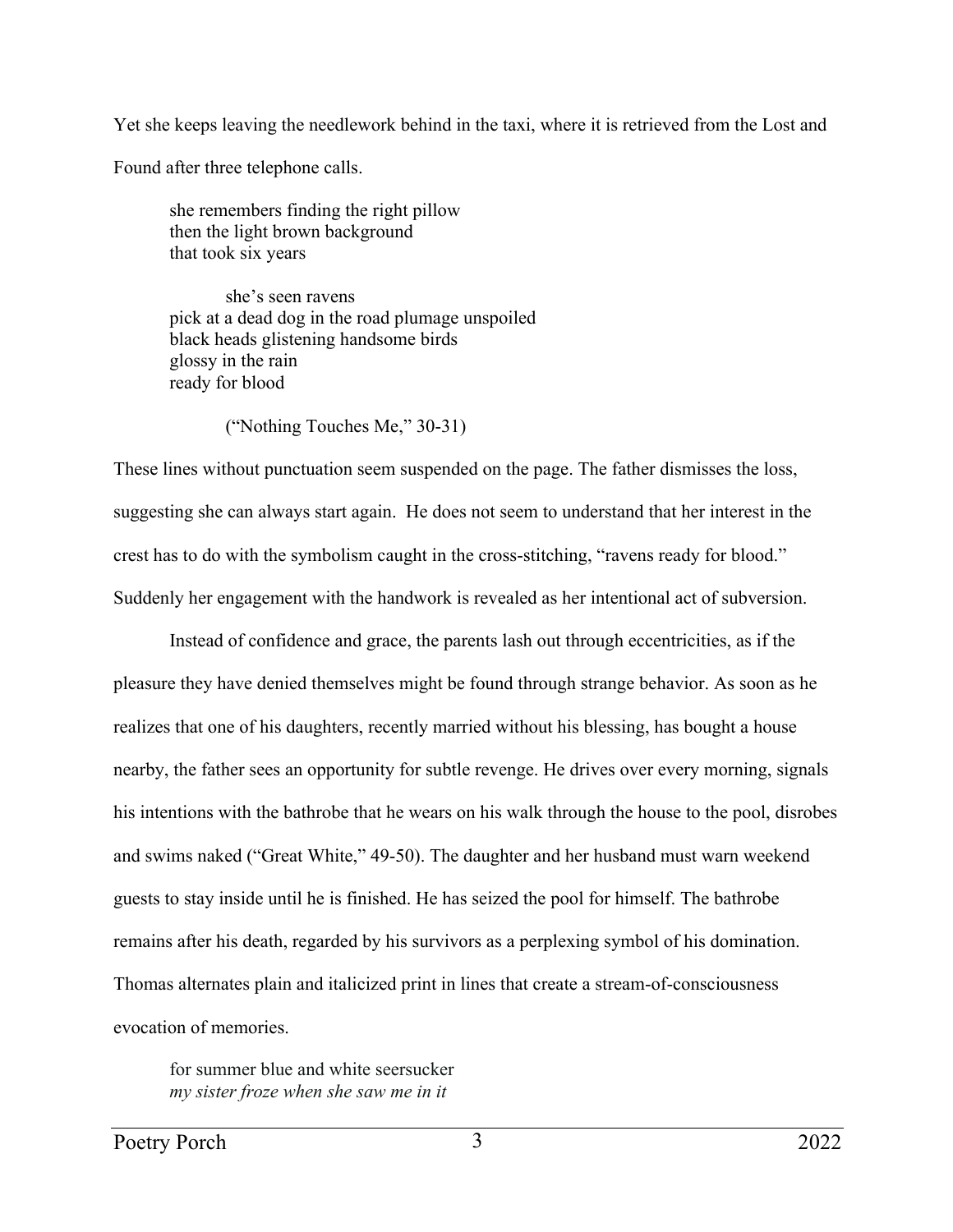I took it when he died and I've washed it *because of how he liked to slam us around*  a thousand times it's ankle-length and almost like *how he used to spend his time lying to us mocking*  women's clothes the arms not too long for me *why was I wearing it couldn't I feel the poison*  sometimes I garden in it because it's cool and *how could I put it on as if it made me sentimental*  because I know he used to care about such things *about him destroying our lives I must be deluded* 

## ("My Father's Bathrobe," 51)

The fragmented clauses encourage the reader to choose between following the enjambed lines in sequence or by skipping every-other-one. The process of separating the lines holds impressions apart, the nightmarish from the sentimental, and implies additional meanings in repurposing garments, gender differences, and family ties.

Another poem looks outside the family unit and depicts women at lunch, part of the culture of liberal suburbia. Responding to the story about buying a pair of pants, returning them after they became discolored, and getting another pair, no extra charge, one of the women replies, "that would never happen to me." She suggests that race determines the politics of returning clothing in certain stores. Then the women go outside to their cars, where one of them discovers that she has a ticket, while the others do not. They explain that, like a division of spoils,

". . . on the other hand . . . we've got The parking thing down."

We laugh a laugh like a rusty gate, like a hacksaw.

("White and Black in the Suburbs," 27)